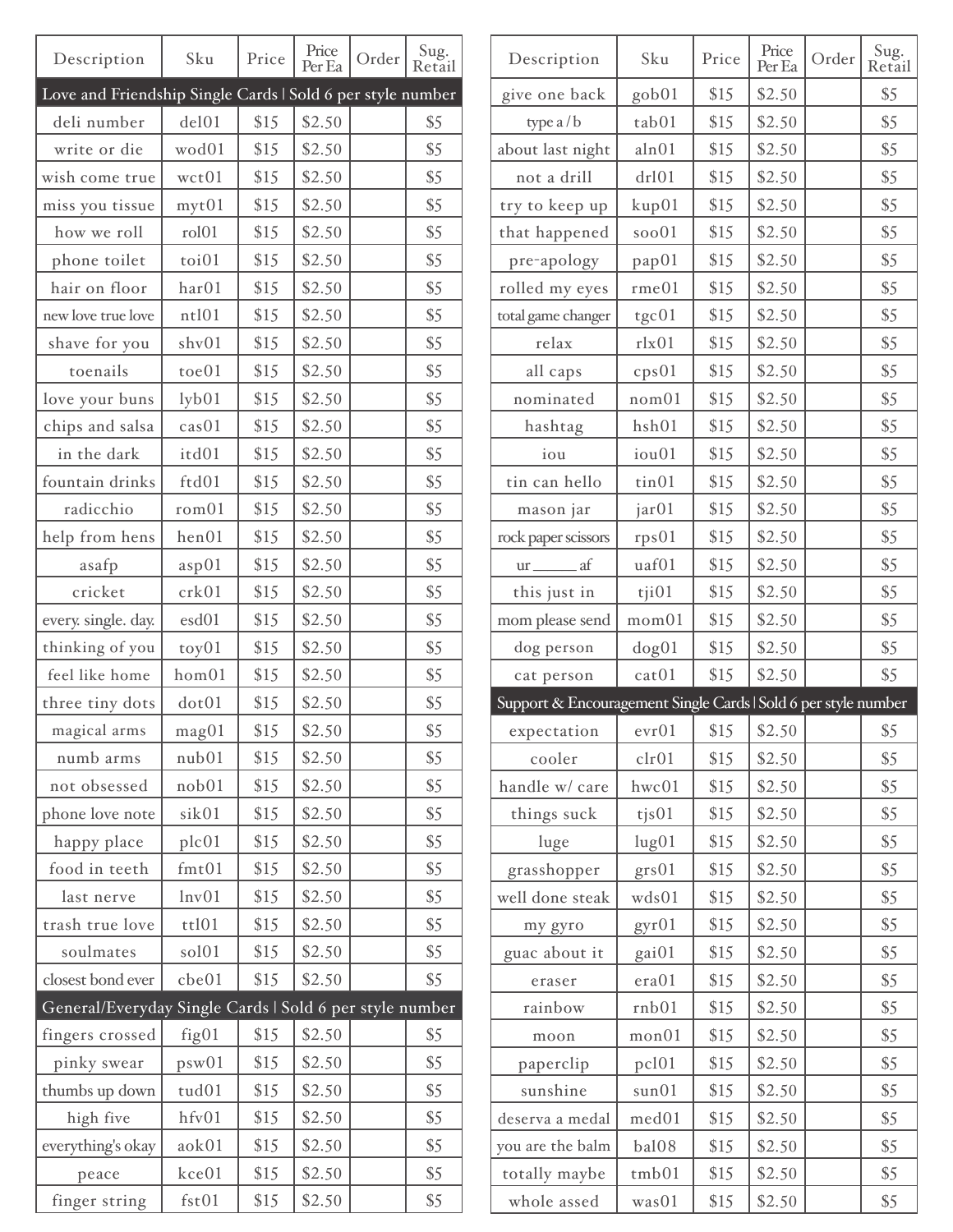| Description                                        | Sku                           | Price | Price<br>Per Ea | Order | Sug.<br>Retail |
|----------------------------------------------------|-------------------------------|-------|-----------------|-------|----------------|
| Thank You Single Cards   Sold 6 per style number   |                               |       |                 |       |                |
| ty pennants                                        | pen01                         | \$15  | \$2.50          |       | \$5            |
| drawn thank you                                    | thk01                         | \$15  | \$2.50          |       | \$5            |
| ty banner                                          | $_{\text{bnr}01}$             | \$15  | \$2.50          |       | \$5            |
| everything bagel                                   | etb01                         | \$15  | \$2.50          |       | \$5            |
| for your kindness                                  | knd01                         | \$15  | \$2.50          |       | \$5            |
| floral thank you                                   | b1b01                         | \$15  | \$2.50          |       | \$5            |
| i appreciate you                                   | app01                         | \$15  | \$2.50          |       | \$5            |
| Celebration Single Cards   Sold 6 per style number |                               |       |                 |       |                |
| party animal                                       | pan01                         | \$15  | \$2.50          |       | \$5            |
| birthday bike                                      | bbk01                         | \$15  | \$2.50          |       | \$5            |
| birthday plane                                     | bp101                         | \$15  | \$2.50          |       | \$5            |
| party blower                                       | blw01                         | \$15  | \$2.50          |       | \$5            |
| shines bright                                      | sbt01                         | \$15  | \$2.50          |       | \$5            |
| yay hooray                                         | yay01                         | \$15  | \$2.50          |       | \$5            |
| happy couple                                       | cpl01                         | \$15  | \$2.50          |       | \$5            |
| perfect pair                                       | tan 01                        | \$15  | \$2.50          |       | \$5            |
| home sweet home                                    | swt01                         | \$15  | \$2.50          |       | \$5            |
| mailbox                                            | mbx01                         | \$15  | \$2.50          |       | \$5            |
| front door                                         | dor01                         | \$15  | \$2.50          |       | \$5            |
| holy shiplap                                       | hsp01                         | \$15  | \$2.50          |       | \$5            |
| hello baby                                         | hlb01                         | \$15  | \$2.50          |       | \$5            |
| just arrived                                       | arr01                         | \$15  | \$2.50          |       | \$5            |
| hand under door                                    | hud01                         | \$15  | \$2.50          |       | \$5            |
| parenthood                                         | wel01                         | \$15  | \$2.50          |       | \$5            |
| repeat                                             | rep01                         | \$15  | \$2.50          |       | \$5            |
| <b>Starter Packs</b>                               |                               |       |                 |       |                |
| best sellers<br>12 styles, 6 ea.                   | spkbs<br>$(72 \text{ cards})$ | \$180 | \$2.50          |       | \$5            |
| snarky<br>10 styles, 6 ea.                         | spkhs<br>$(60 \text{ cards})$ | \$150 | \$2.50          |       | \$5            |
| sweet<br>10 styles, 6 ea.                          | spkss<br>$(60 \text{ cards})$ | \$150 | \$2.50          |       | \$5            |
| capital collection<br>10 styles, 6 ea.             | spkcc<br>$(60 \text{ cards})$ | \$150 | \$2.50          |       | \$5            |
| hands<br>8 styles, 6 ea.                           | spkhd<br>$(48 \text{ cards})$ | \$120 | \$2.50          |       | \$5            |

| Description                                             | Sku               | Price | Price<br>Per Ea | Order | Sug.<br>Retail |
|---------------------------------------------------------|-------------------|-------|-----------------|-------|----------------|
| Special Occasion Single Cards   Sold 6 per style number |                   |       |                 |       |                |
| let's do stuff                                          | 1ds01             | \$15  | \$2.50          |       | \$5            |
| dumb valentine                                          | dv101             | \$15  | \$2.50          |       | \$5            |
| always there, mom                                       | btm01             | \$15  | \$2.50          |       | \$5            |
| mom mini van                                            | mmv01             | \$15  | \$2.50          |       | \$5            |
| moty                                                    | mty01             | \$15  | \$2.50          |       | \$5            |
| bowl cut                                                | bct01             | \$15  | \$2.50          |       | \$5            |
| blue ribbon mom                                         | brm <sub>01</sub> | \$15  | \$2.50          |       | \$5            |
| mom to another                                          | oma01             | \$15  | \$2.50          |       | \$5            |
| always there, dad                                       | btd01             | \$15  | \$2.50          |       | \$5            |
| dad jokes                                               | dik01             | \$15  | \$2.50          |       | \$5            |
| badass dad                                              | bad01             | \$15  | \$2.50          |       | \$5            |
| dad checklist                                           | dcl01             | \$15  | \$2.50          |       | \$5            |
| when i grow up                                          | igu01             | \$15  | \$2.50          |       | \$5            |
| wishbone                                                | wsh01             | \$15  | \$2.50          |       | \$5            |
| family is everything                                    | fie01             | \$15  | \$2.50          |       | \$5            |
| Boxed Cards (set of 8)   Sold 3 per style number        |                   |       |                 |       |                |
| help from hens                                          | hen08             | \$27  | \$9             |       | \$18           |
| hashtag                                                 | hsh08             | \$27  | \$9             |       | \$18           |
| iou                                                     | iou08             | \$27  | \$9             |       | \$18           |
| mason jar                                               | jar <sub>08</sub> | \$27  | \$9             |       | \$18           |
| rock paper scissors                                     | rps08             | \$27  | \$9             |       | \$18           |
| mom please send                                         | mom08             | \$27  | \$9             |       | \$18           |
| cooler                                                  | hen08             | \$27  | \$9             |       | \$18           |
| ty pennants                                             | pen08             | \$27  | \$9             |       | \$18           |
| drawn thank you                                         | thk08             | \$27  | \$9             |       | \$18           |
| ty banner                                               | $_{\text{bnr}08}$ | \$27  | \$9             |       | \$18           |
| everything bagel                                        | etb08             | \$27  | \$9             |       | \$18           |
| for your kindness                                       | knd08             | \$27  | \$9             |       | \$18           |
| floral thank you                                        | b1b08             | \$27  | \$9             |       | \$18           |
| i appreciate you                                        | app08             | \$27  | \$9             |       | \$18           |
| Prints   Sold 4 per style number                        |                   |       |                 |       |                |
| perfect                                                 | pftpt             | \$28  | \$7             |       | \$14           |
| help from hens                                          | henpt             | \$28  | \$7             |       | \$14           |
| whole assed                                             | whspt             | \$28  | \$7             |       | \$14           |
| feel like home                                          | flhpt             | \$28  | \$7             |       | \$14           |
| blank af                                                | bafpt             | \$28  | \$7             |       | \$14           |
| welcome mat                                             | mhppt             | \$28  | \$7             |       | \$14           |
| christmas cmpr                                          | wcppt             | \$28  | \$7             |       | \$14           |
| Paper Goods   Sold 6 per style number                   |                   |       |                 |       |                |
| recipe cards                                            | rcp08             | \$36  | \$6             |       | \$12           |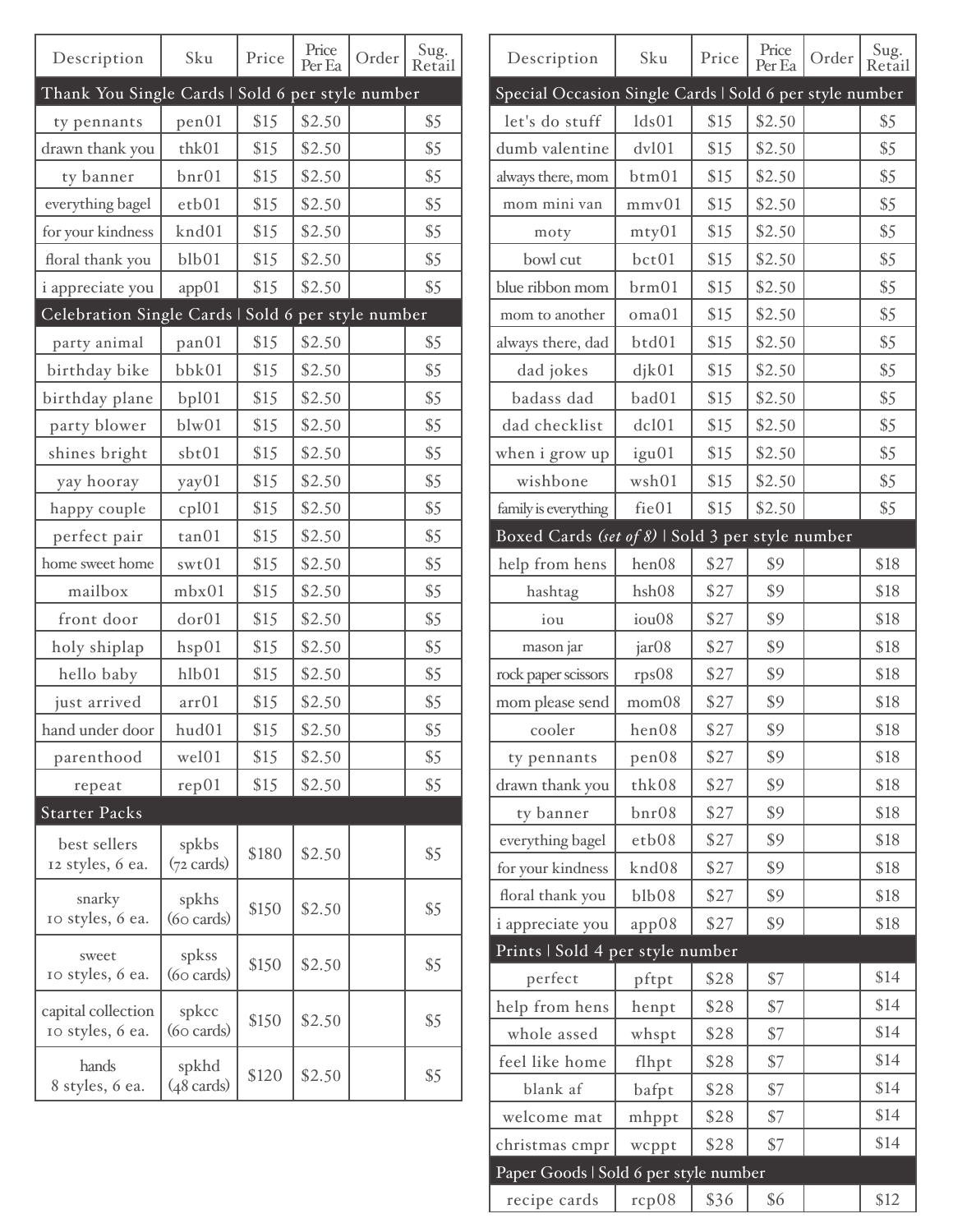| Description                                              | Sku               | Price | Price<br>Per Ea | Order | Sug.<br>Retail |
|----------------------------------------------------------|-------------------|-------|-----------------|-------|----------------|
| Holiday Single Cards   Sold 6 per style number           |                   |       |                 |       |                |
| egg noggy nogg                                           | enn01             | \$15  | \$2.50          |       | \$5            |
| yuletide carol                                           | ytc01             | \$15  | \$2.50          |       | \$5            |
| white christmas                                          | bwt01             | \$15  | \$2.50          |       | \$5            |
| under mistletoe                                          | utm01             | \$15  | \$2.50          |       | \$5            |
| happy monukkah                                           | mnk <sub>01</sub> | \$15  | \$2.50          |       | \$5            |
| bey merry                                                | bey01             | \$15  | \$2.50          |       | \$5            |
| fa-la-la-ga-ga                                           | lgg01             | \$15  | \$2.50          |       | \$5            |
| dashing snow                                             | dsh01             | \$15  | \$2.50          |       | \$5            |
| christmas camper                                         | cpr01             | \$15  | \$2.50          |       | \$5            |
| holiday sprig                                            | spg01             | \$15  | \$2.50          |       | \$5            |
| warm wishes                                              | wrm01             | \$15  | \$2.50          |       | \$5            |
| candy cane heart                                         | cdy01             | \$15  | \$2.50          |       | \$5            |
| joy ribbon                                               | joy01             | \$15  | \$2.50          |       | \$5            |
| merry christmas                                          | mch01             | \$15  | \$2.50          |       | \$5            |
| no mistletoe                                             | nmn01             | \$15  | \$2.50          |       | \$5            |
| warm this winter                                         | kmw01             | \$15  | \$2.50          |       | \$5            |
| Prints   Sold 4 per style number                         |                   |       |                 |       |                |
| christmas cmpr                                           | wcppt             | \$28  | \$7             |       | \$14           |
| Holiday Boxed Cards (set of 8)   Sold 3 per style number |                   |       |                 |       |                |
| egg noggy nogg                                           | enn08             | \$27  | \$9             |       | \$18           |
| yuletide carol                                           | ytc08             | \$27  | \$9             |       | \$18           |
| white christmas                                          | bwt08             | \$27  | \$9             |       | \$18           |
| under mistletoe                                          | utm08             | \$27  | \$9             |       | \$18           |
| happy monukkah                                           | mnk08             | \$27  | \$9             |       | \$18           |
| bey merry                                                | bey08             | \$27  | \$9             |       | \$18           |
| fa-la-la-ga-ga                                           | lgg08             | \$27  | \$9             |       | \$18           |
| dashing snow                                             | dsh08             | \$27  | \$9             |       | \$18           |
| christmas camper                                         | cpr08             | \$27  | \$9             |       | \$18           |
| holiday sprig                                            | spg08             | \$27  | \$9             |       | \$18           |
| warm wishes                                              | wrm08             | \$27  | \$9             |       | \$18           |
| candy cane heart                                         | $\text{cdy}08$    | \$27  | \$9             |       | \$18           |
| joy ribbon                                               | joy08             | \$27  | \$9             |       | \$18           |
| merry christmas                                          | mch08             | \$27  | \$9             |       | \$18           |

| Description                              | Sku    | Price | Price<br>Per Ea | Order | Sug.<br>Retail |  |
|------------------------------------------|--------|-------|-----------------|-------|----------------|--|
| Vinyl Stickers   Sold 8 per style number |        |       |                 |       |                |  |
| plant lover                              | pltskr | \$16  | \$2             |       | \$4            |  |
| mason jars                               | jarskr | \$16  | \$2             |       | \$4            |  |
| cactus perfect                           | cmpskr | \$16  | \$2             |       | \$4            |  |
| kamala harris                            | kmhskr | \$16  | \$2             |       | \$4            |  |
| parton my french                         | pmfskr | \$16  | \$2             |       | \$4            |  |
| feminist finger I                        | mfoskr | \$16  | \$2             |       | \$4            |  |
| feminist finger II                       | mftskr | \$16  | \$2             |       | \$4            |  |
| side part                                | sptskr | \$16  | \$2             |       | \$4            |  |
| goal getter                              | ggrskr | \$16  | \$2             |       | \$4            |  |
| ovrthnkr                                 | otrskr | \$16  | \$2             |       | \$4            |  |

(not including shipping) Subtotal:  $\sqrt{\frac{\$}{s}}$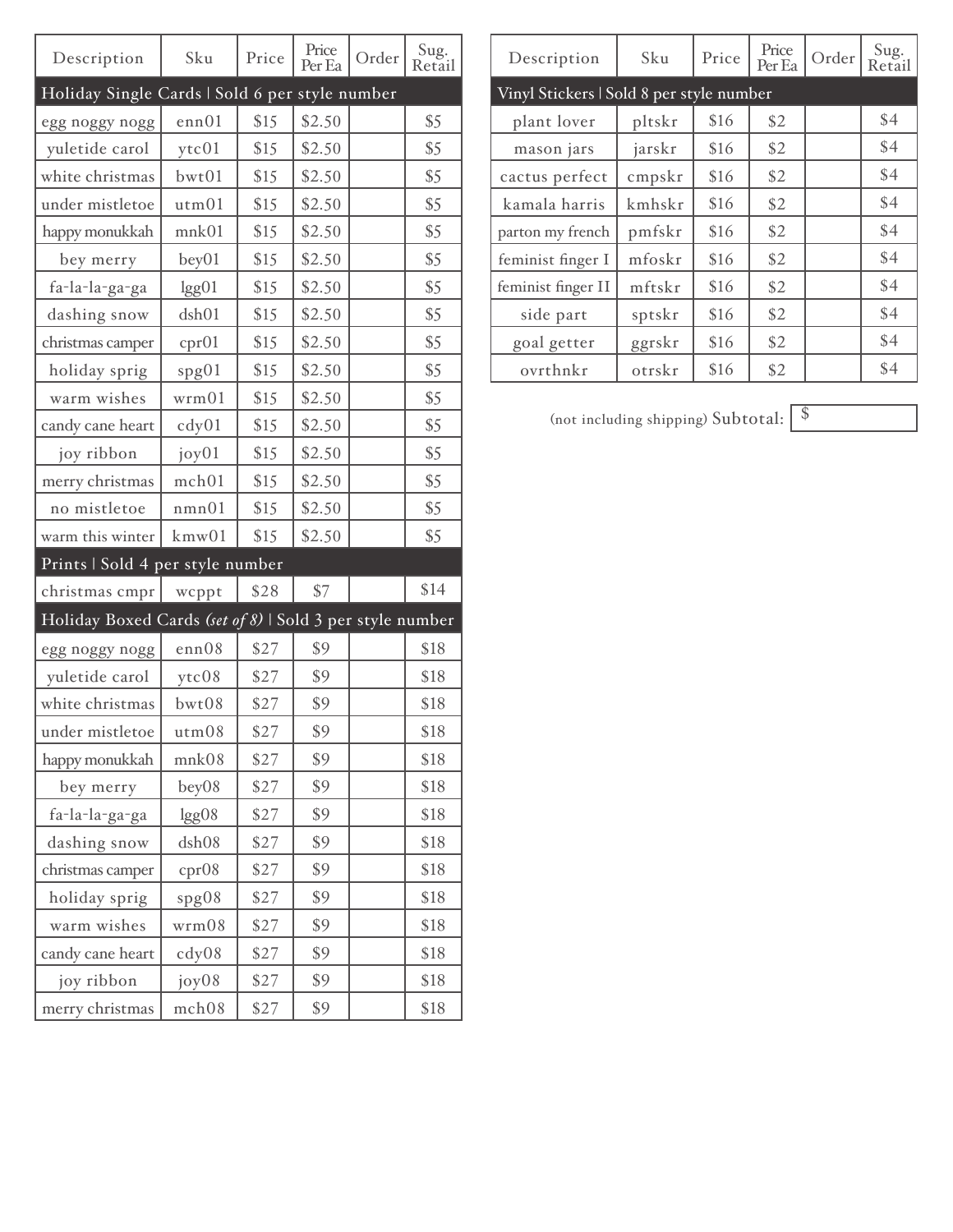

|                                                                                                                 | CONTACT PERSON (BUYER OR OWNER): CONTACT PERSON (BUYER OR OWNER):                                                                                                                                                     |
|-----------------------------------------------------------------------------------------------------------------|-----------------------------------------------------------------------------------------------------------------------------------------------------------------------------------------------------------------------|
|                                                                                                                 |                                                                                                                                                                                                                       |
| <b>SHIPPING ADDRESS:</b>                                                                                        | <b>BILLING ADDRESS:</b>                                                                                                                                                                                               |
| the contract of the contract of the contract of the contract of the contract of the contract of the contract of | <u> 1980 - John Harry Harry Harry Harry Harry Harry Harry Harry Harry Harry Harry Harry Harry Harry Harry Harry H</u>                                                                                                 |
| PREFERRED PAYMENT METHOD: VISA                                                                                  | <u> 1989 - Andrea Santa Andrea Santa Andrea Santa Andrea Santa Andrea Santa Andrea Santa Andrea Santa Andrea San</u><br>DISCOVER AMEX COMPANY CHECK<br>MC <sub>.</sub>                                                |
|                                                                                                                 |                                                                                                                                                                                                                       |
|                                                                                                                 |                                                                                                                                                                                                                       |
| for my order.                                                                                                   | I assume full responsibility to report and pay any sales tax, retail occupation tax, service occupation tax<br>or use tax to the appropriate taxing authority. My signature also authorizes processing of the payment |
|                                                                                                                 |                                                                                                                                                                                                                       |
|                                                                                                                 |                                                                                                                                                                                                                       |

w: www.missprintpaper.com | e: hello@missprintpaper.com | p: (765) 432-8997